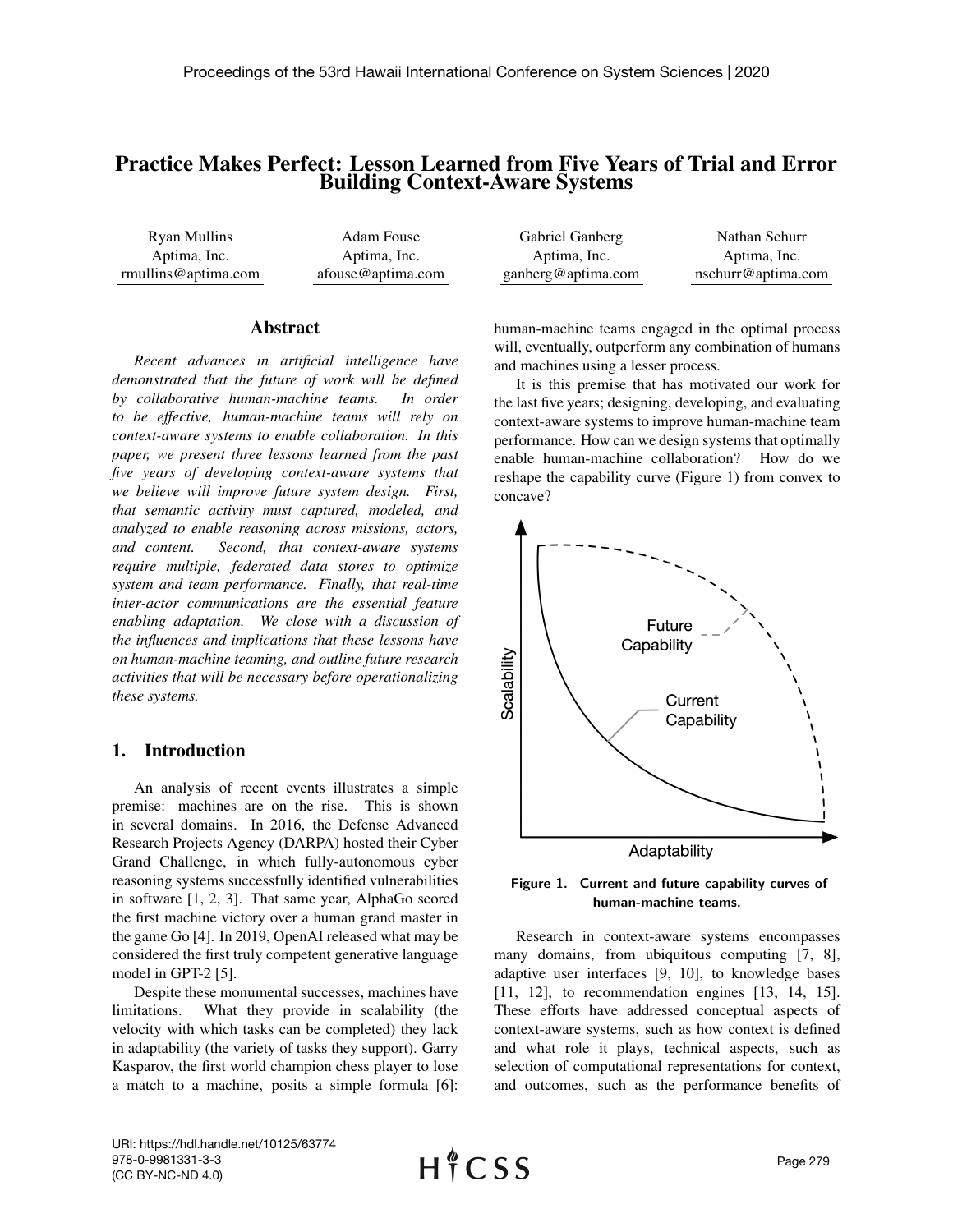context awareness.

In this paper, we contribute three lessons learned to this line of research, drawn from prototyping and evaluating context-aware systems, to aid in the practice of human-machine collaboration. In our reference systems machines act in supporting roles – as assistants optimizing workflows, as monitors of health reporting on system status, and as workers automating common tasks. These systems were built for two domains: information analysis, including long-running and real-time analysis, and command and control of cybersecurity operations. We close with a discussion of the implications these lessons have for advancing the design and evaluation of context-aware systems enabling human-machine collaboration.

#### 2. Related work

#### 2.1. Knowledge management

Knowledge graphs [11, 16] have become a best-practice for knowledge management in context-aware systems [17, 18]. While there is yet to be a universally accepted definition of a knowledge graph [16], for the purposes of this research we define the term as a datastore (another term for database) connecting entities through relationships to enable contextualized content retrieval.

The scope of knowledge graphs is determined by the intended adaptability of the system. Large knowledge graphs tend to focus narrowly on one task, information retrieval, for example, as exemplified by Google [11, 12] and others. Knowledge graphs of this scale optimize global relevance, from a statistical perspective, at the expense of addressing any specific context. While these knowledge graphs are insufficient to qualify as human-machine teaming systems, the data enrichment methods they use – such as topic modeling, named-entity extraction, and entity resolution – are essential to enable those richer systems.

Methods to generalize knowledge graphs to include nascent representations of actor preferences in the task are now common. Consider commercial recommender algorithms used by Netflix [13], Hulu [14], and Amazon [15], which treat context as a series of sparse vectors that can be isolated and assessed for similarity [19]. However, these techniques have a critical limitation that inhibits them from providing generalized support: they assume that individual preferences never change [14] which does not hold for real-world work environments. As a result of this assumption, recommender systems are designed to support a single task, and can require multiple knowledge graphs and analytical capabilities to

support multiple tasks.

Ganberg et al. [20] proposed a general framework for modeling human-machine teaming context by representing four distinct types of data – environment, performers, mission, and interactions – as concrete entities, and integrating them into a unified domain model. Of particular relevance to this paper are their representations of environment and interactions. Environments are representations of a predominantly physical world, with an emphasis on data collectors and the performance space characteristics that capture work in the physical space in a digital model. Interactions are directed representations of communications and actions, typically separated into pair-wise relationships – performer-performer, performer-entity, and entity-performer. Pfautz et al. [21] implemented an expanded version of the domain model in a property graph [22] database. This method has two limitations that we seek to address with this paper: 1) the highly explicit and static definitions of major concepts, especially of the environment and interactions, that inhibit adaptability; and 2) the reliance on a single method for storing and analyzing data that can restrict representation possibilities or induce performance bottlenecks.

#### 2.2. Temporal nature of context

A commonly used definition of context is "any information that characterizes a situation related to the interaction between humans, applications and the surrounding environment" [23]. While this situation-focused definition recognizes the changing nature of context over time, little attention has been paid to the different time-scales at which context exists. Of particular importance to our work is the relationship between events in the world and changes to context.

To ground understanding of this relationship in models of human behavior, we look to psychological theories of event perception and segmentation. According to this research [24, 25] human perception of activity in the world is managed by segmenting the activity into discrete events, which become the basic unit. These theories posit (with support from behavioral and neurological evidence) that events are represented on multiple time-scales and organized in a hierarchy ranging from short to long duration.

If we enrich the definition of context provided above to posit that situations are partially defined by the ongoing stream of events, it naturally follows that the hierarchical nature of event perception should influence how we model context and implement context-aware systems. For example, take the event of writing a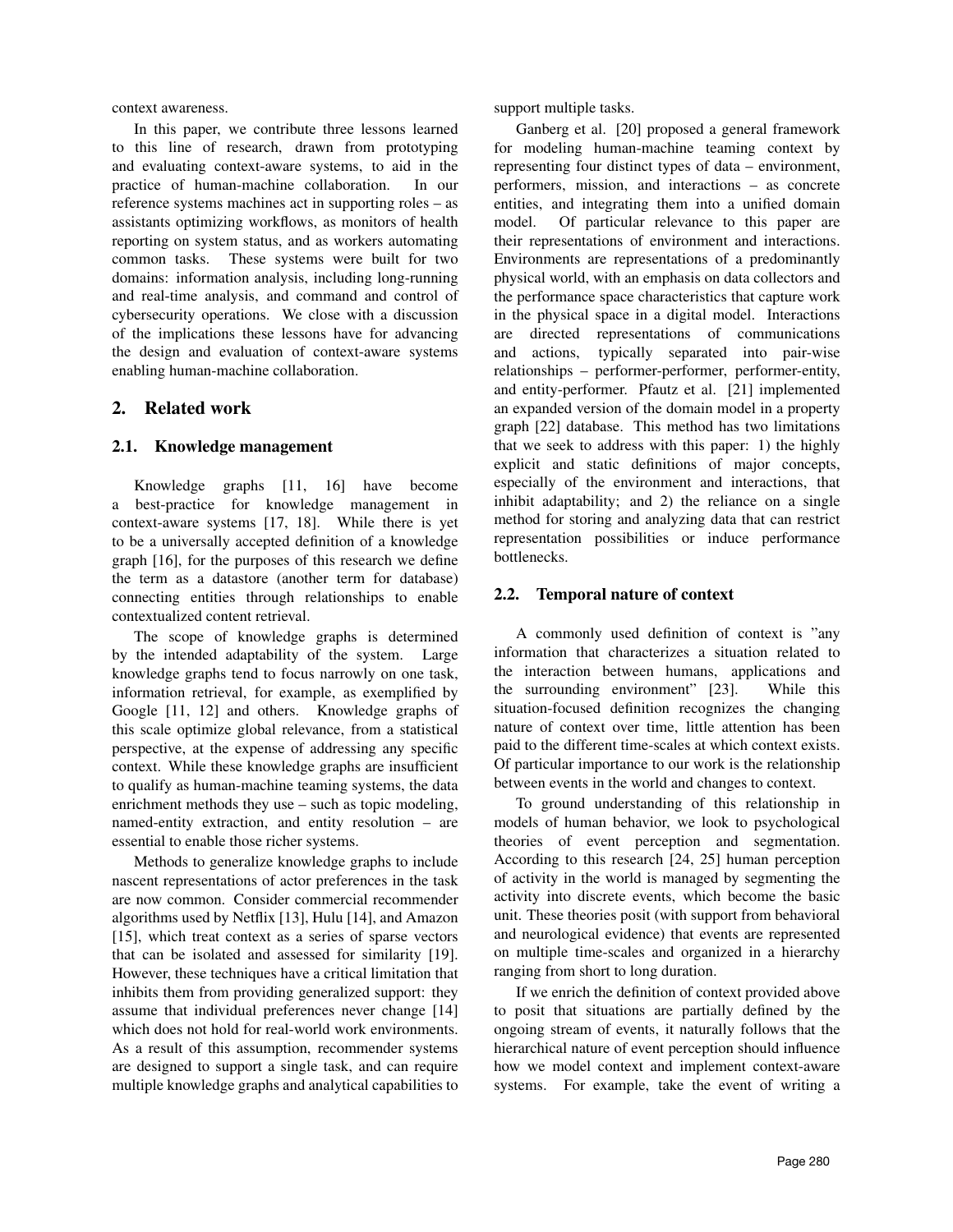research paper. This event may be built out of smaller events such as creating an outline, writing a section, and editing. These may be further broken down into small events such as re-writing a sentence.

To model the context of these events, the hierarchical relationships need to be considered, and the support provided would depend not only on the aggregate context, but on the changes to the smaller-scale events and their relationship to other scales in the hierarchy. Previous work has applied these theories of event segmentation to the design of information system, such as guiding the timing of notifications [26] and the design of planning software [27]. These applications have shown improved performance, as measured by reduction in interruption cost for notifications, and increased accuracy of planning.

# 3. Methods

We developed the lessons learned presented in this paper through an action research [28, 29] program spanning five years. The goals of this program were to simultaneously provide tools to improve performance in the domains of study, while using the iteration across multiple applications to identify principles of context-aware system design through reflection on the outcomes obtained from each iteration.

This program involved close collaboration with users in three different organizations, participatory design involving recently retired members of those organizations, development of tools to be used by members of those organizations, and iteration of approach between efforts. Each application began with domain analysis using techniques such as hybrid Cognitive Task Analysis [30] and Contextual Design [31]. These analyses provided grounding in the specifics of each domain, an understanding of critical challenges faced by users, guidance for interface requirements, and definition of the components of context.

At a technical level, the three systems we developed shared common characteristics: web-based user interfaces and visualizations, with back-end components providing data storage, processing, and analytics. The specific details of each implementation followed from the domain analysis, but common components allowed for rapid development to enable frequent feedback from users and iteration of design.

During development of those systems, we used several techniques to collect data regarding the design of these systems, with the technique chosen based on the readiness of the software, availability of users, and technical limitations of the users' environment. These data collection techniques included usability studies, semi-structured interviews [32], and cognitive walk-through [33]. At least two members of the research team observed and recorded notes for each session, and we used a grounded theory approach [34] to identify themes that emerged from across sessions concerning benefits and limitations of the systems we developed. These themes form the basis of the lessons learned that are reported in the following sections.

# 4. Lesson 1: Modeling semantic activity

Our first lesson is drawn from our experience designing web applications for the information analysis domain. Here, our typical human user is an analyst researching and answering questions from one or more content modalities, such as text, images, video, etc., that are streaming new content and updates into the system. We use Pirolli and Card's information synthesis process [35] as a generic model of the analyst's work. Further, tasking is assumed to be driven by a mix of top-down, influenced by customer requirements, and bottom-up, emerging from the analytical process, factors.

Under these assumptions, we prototyped a system that addresses the critical need of modern analysts: dealing with information at scale. How can the analyst find the relevant content? How can the analyst know that the content they find is reliable and credible? How can the analyst leverage this content effectively in their analysis?

Here, the role of the machine is that of an assistant; finding, delivering, and characterizing content that is relevant to their work. The machine must be able to understand the information needs of the analyst, which is to say, map the available content onto the analytical structure, quantitatively assess the relevance of the content given that mapping, and present content to the human without overloading them.

This problem is analogous to challenges faced by Netflix and others [13, 14, 15]. Typical solutions leverage collaborative filtering [19] to predict relevance. While this method has proven reliable and scalable, the static preference assumption [14] negates its applicability in highly-dynamic work environments. Analyst's needs can change from moment to moment in response to myriad factors, such as the information in the content they are examining, the availability of new content, or the requirements of their customer. The only way for the machine to adapt to or, ideally, anticipate the human's information needs is to analyze their activity.

This leads us to our first lesson: *modeling and quantifying semantic activity is the essential feature space over which context-aware systems must operate*. This lesson poses two research challenges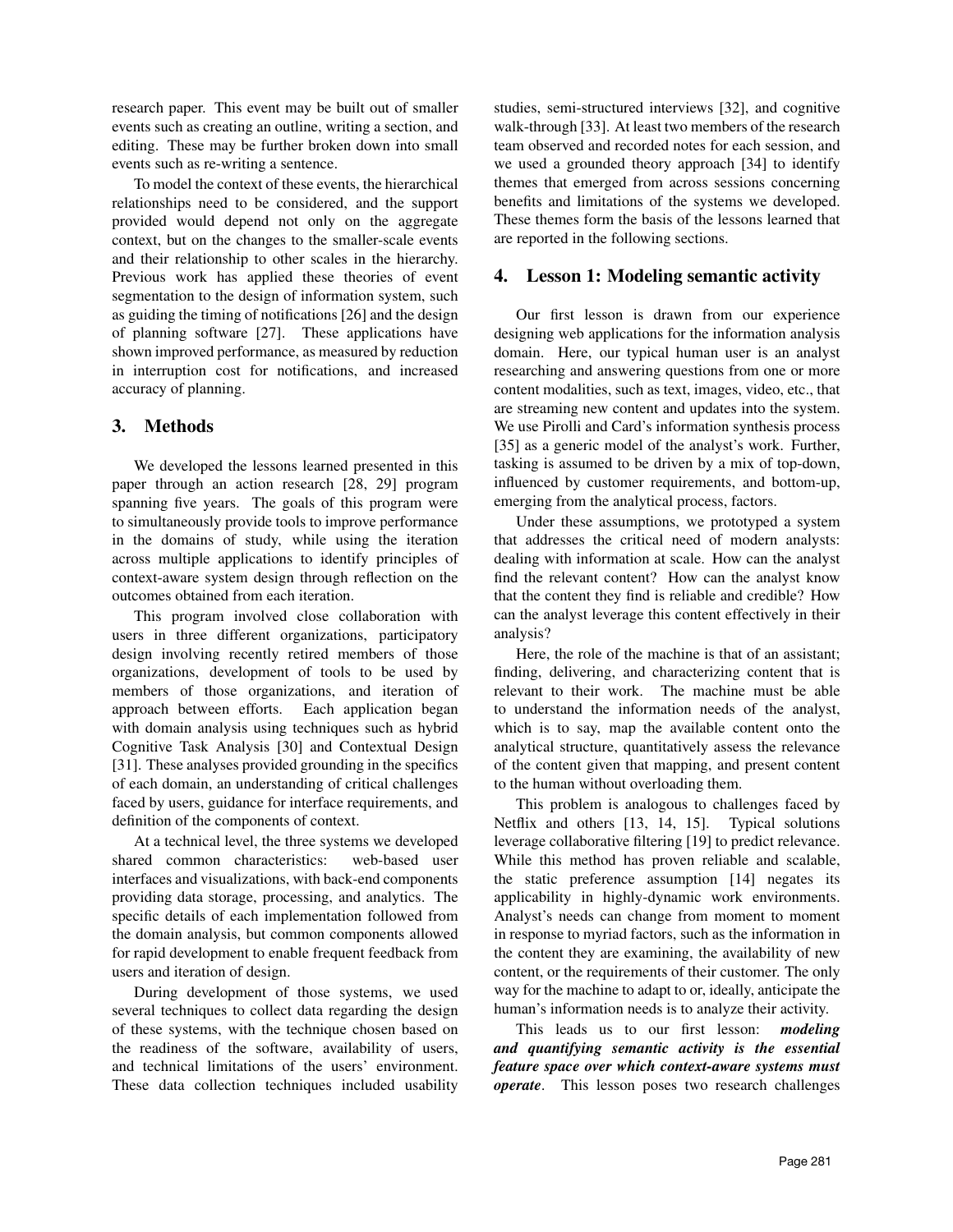for context-aware system design: modeling semantic activity and capturing semantic activity.

# 4.1. Activity in knowledge graphs

Our approach builds upon the groundwork laid by [20] and [21], relying on a graph-centric representation, specifically a property graph [22], to model semantic activity. Here, we define semantic activity as an observable unit of work within the system. As with [20], we model semantic activity explicitly as nodes within the graph. Each node represents an action that is performed by an actor and, optionally, operates over content to achieve a mission objective. This definition allows us to simplify and enhance the domain modeling approach used by Pfautz et al. [21] to four layers:

- 1. *The Actor Layer* is comprised of a two node types, the actor node, which represents discrete human or machine entities within the system, and the group node, which represent related collections of human or machine actors.
- 2. *The Content Layer* is a heterogeneous layer representing the data over which actors operate. It is equivalent, in many regards, to the traditional form of a knowledge graph [11], linking discrete source data nodes together through myriad extracted nodes derived from automated analytical methods or explicitly created from actor interactions with the system.
- 3. *The Mission Layer* is a heterogeneous layer that represents the goals, objectives, tasks, requirements, constraints, products, and the relationships there-between, that define the workflow. The relationships between these entities are typically defined by the domain, policy, or best practices of the organization. One common example would be *TaskN* having a Create relationship to *ProductQ*.
- 4. *The Activity Layer* is a homogenous collection of the semantic activity nodes described above. The core of each activity node is the action, start time, and end time attributes, stored as properties on the node. Additional properties can be stored depending on the domain needs. The semantics of that action are modeled as four types of relationships: inputs, outputs, actors, and mission. Inputs and outputs model the semantic of content transformation within the work process, which can be extracting or aggregating data into relevant information. Actor and mission relationships capture the semantics for who is performing the

necessary work. An activity node must always have an actor and a mission relationship. Input and output relationships are not required unless the action mutates content.

In our layered model, the activity layer acts as a sort of connective tissue to fuse the knowledge graph, allowing for use case-specific implementation of the actor, content, and mission layers in the system. Figure 2 illustrates our approach for an information analysis use case. Activity (orange) is represented as discrete nodes in the graph, with edges pointing the associated actor (green), mission (red), and/or content (blue) entities. Activities 1, 2, 3, and 4 represent content extraction by an actor. They use by relationships to denote the actor, from relationships to identify the source content, and extracted relationships to identify the newly-created content. Activities 5 and 6 represent the actions of referencing and quoting content in a product. They use by relationships to denote the actor, in relationships to denote the product, and relationships with semantically meaningful labels (referenced and quoted) to denote the specific type of action that was taken. The results of these activities are represented as new relationships (black) in the graph that link the associated actors, content, and/or mission elements to each other directly using a separate set of semantic layers, such as provenance or structure. The advantage of this approach is that it enables multiple types of pattern recognition in the graph using different graph traversals. These differences can be leveraged independently or jointly by analytics, enabling several assessments of the data space, as in [36].

# 4.2. Capturing semantic activity

Activity logging is a well-documented practice in both academic and commercial realms. Traditional approaches model system-level events, such as mouse clicks, keystrokes, and/or window focus changes, then use post-hoc analyses to derive insights [37, 38, 39]. We find these methods to be insufficient for our purposes, as they require significant additional information to imbue the system events with process semantics, and are not well-suited to dynamic task changes.

Instead, we capture and represent activity semantics explicitly, as in [36, 40], by translating system-level events into semantic events imbued with the requisite data from our activity modeling approach explicitly within the user interface. The minimum tuple that must be captured is  $\langle actor, target, action \rangle$ , where target can be an entity in the mission or content layers. This tuple is appropriate when the actor is mutating a property of an element, such as rating the credibility of the information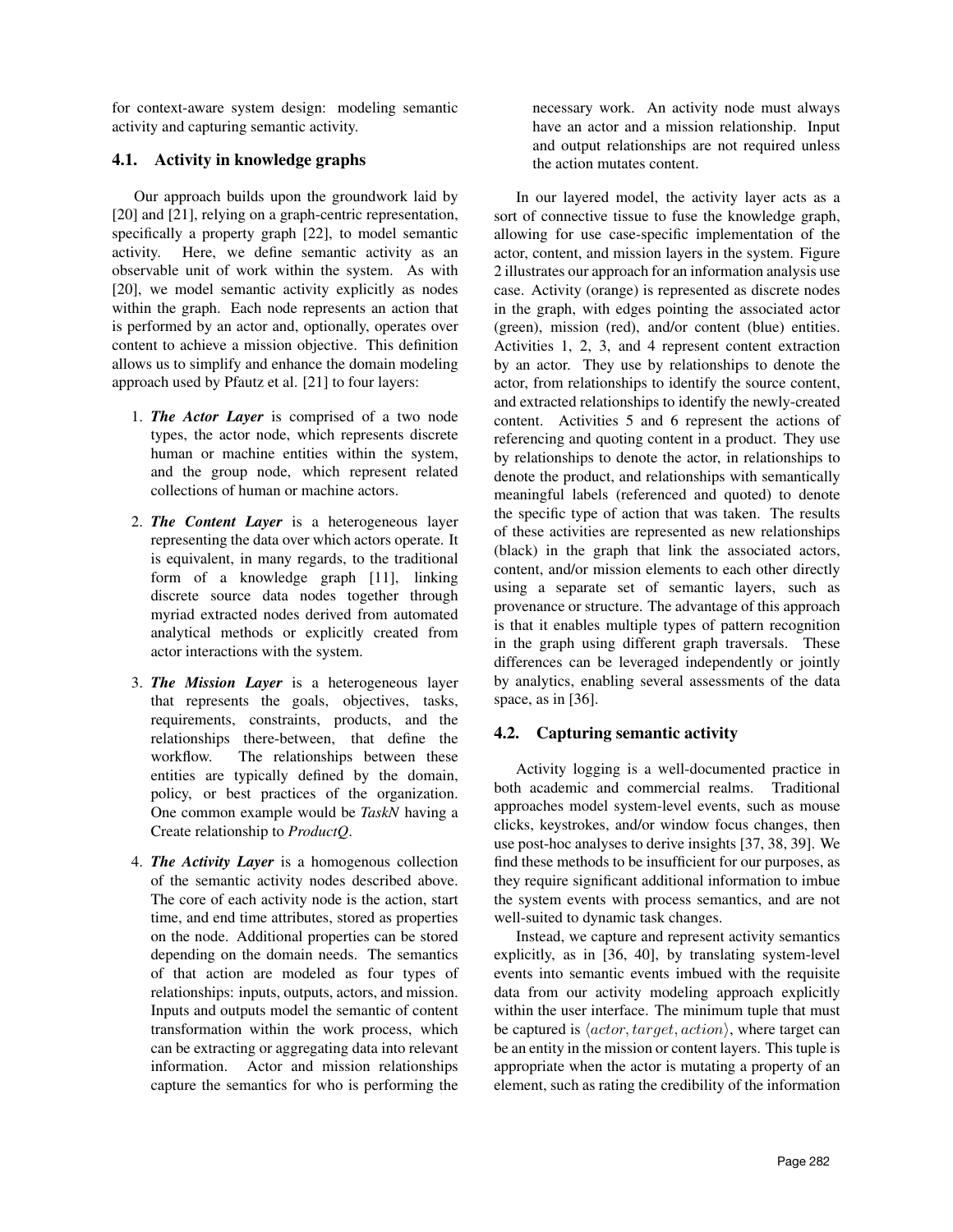

Figure 2. An example model illustrating how activity nodes and edges (orange) connect the disparate subgraphs of users (green), content (blue), and missions (red).

contained in a snippet of text. More complex activity may also include an output. In this case, the tuple would be adjusted to be  $\langle actor, source, output, action \rangle$ . We do not impose limits on the tuples that are captured, and recommend that the system capture as much detail as possible. The critical element of information is to label the actions of the activity nodes in a semantically meaningful way. Looking again at Figure 2, the activity nodes that capture the creation of derivative knowledge elements use from and extracted relationships to denote the source and the output. The precise semantics of these relationships and analytics thereover will change with the operational domain, use case, etc.

## 5. Lesson 2: Optimize representation

Our second lesson was drawn from the development of situational awareness tools for organizations. Here, we define an organization as a collection of actors who can be divided into teams based on the nature of their work. Our model organization was a security operations center (SOC) [41] providing real-time and long-term network defense to a large organization. The system was designed to support the leader's situational awareness [42], given the specific considerations of the SOC and

the cyber domain [43]. The leader manages defensive activities of multiple constituent teams with different roles, such as incident response, forensic analysis, and vulnerability assessment. Depending on the nature of their tasking, teams may be able to execute in parallel, require sequencing, or operate in opposition to each other's goals.

For this use case, we used SOC health as a proxy for the leader's situational awareness. To understand health, the system requires real-time status monitoring for individuals actors, teams, their tasking, and the network infrastructure they are defending. SOCs are inclusive of machine actors, who provide autonomous functions like intrusion detection or network load monitoring.

Health monitoring in the cyber domain requires two distinct types of information to define system context: 1) data at the edge, such as packet capture data from a network traffic sensor, and 2) derived data, such as measures of performance on a task, or the impact on organizational capability if an asset goes down. There exist significant data aggregations and transformations between these two types of data, requiring a non-trivial model of a data generating process to communicate the derived health measures effectively. Further, the data required for these analyses are significant in volume and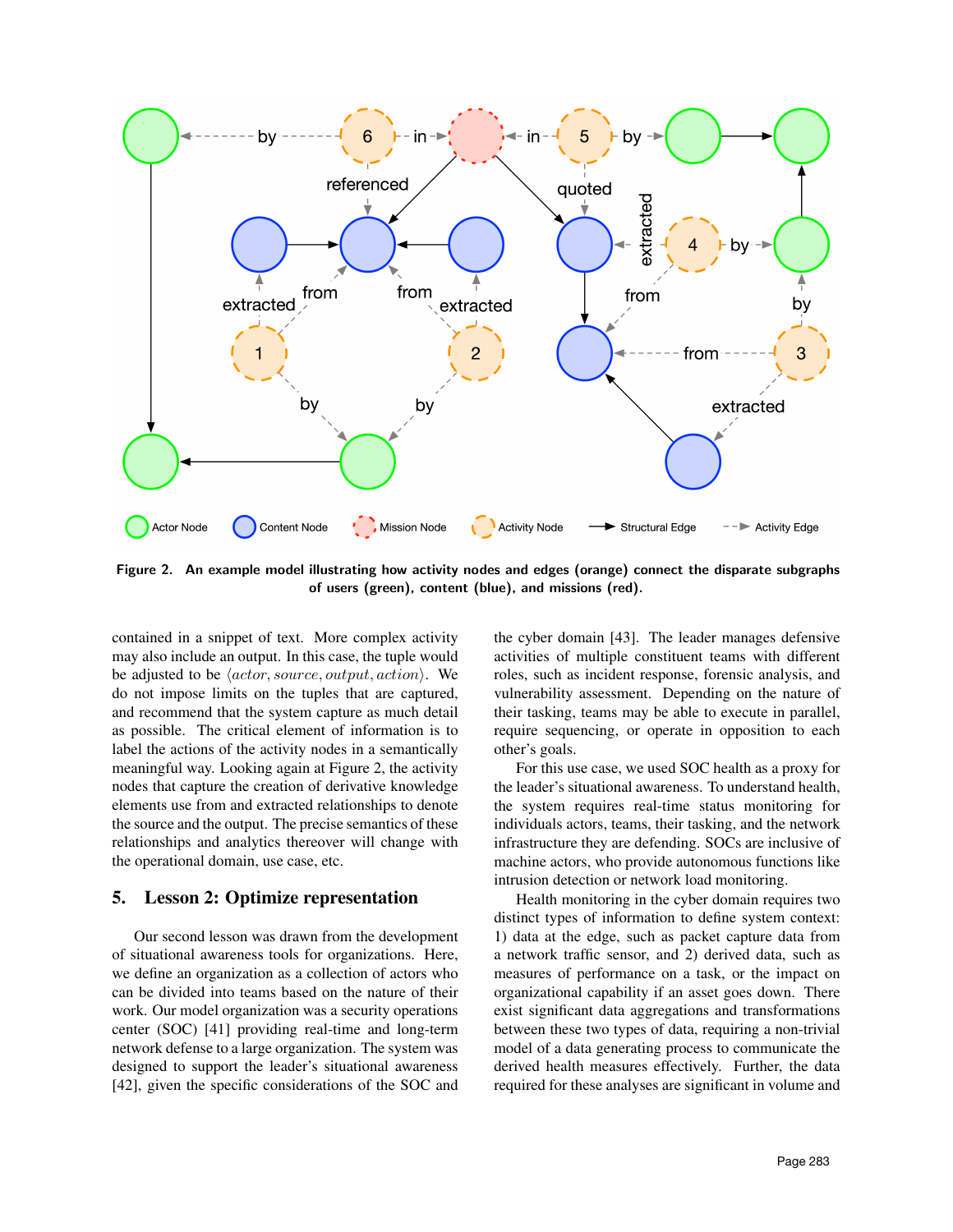velocity, therefore, the system must process these data in place and communicate back only aggregate findings to the user.

The combination of analytical complexity for decision-support and analysis-in-place presents our second lesson: *context-aware systems should use a datastore federation around a central knowledge graph*.

## 5.1. Multiple representation approach

As discussed in Lesson 1, we have found that a knowledge graph is essential for context-aware system design. However, the role of the knowledge graph should be understood: these are fused representations over heterogeneous data. Complex work environments, such as SOCs, require multiple datastores operating as a federation in order to optimally store and analyze data for a specific task. When architecting the federation for a context-aware system, there are five datastore classes to consider: relational [44], indexes [45], spatial [46], temporal [47], and blobs [48]. Depending on the constraints and affordances, the system could be architected to include any combination of datastores.

In these architectures, the knowledge graph serves as the central fusion point, but it can also act as a sort of memory for the system with minor enhancements to the content and mission layers. For the content layer, in addition to modeling the content actors operate over, we have found that modeling the location and access method for this content as relationships in the graph. These relationships are only necessary for the content entities that the actors explicitly use in their work. For the mission layer, we have found that modeling the methods actors use to complete their work provide useful insight both into the data generating process, as required by the SOC use case, and the general workflow used by human-machine teams.

When enriched in these ways and fused through the semantic activity entities described in Lesson 1, this approach benefits both research and operations. First, the knowledge graph provides a record of the work that can be done by the system (e.g., tasking, goals, and other mission layer entities), the work that was done by the system (e.g., tasks completed and associated entities in the activity layer), and, through these enhancements, how that work was done. Critically, our approach does this without over-burdening the graph, minimizing the impact that centrality [49] and other metrics impose on analytics. Second, these data provide a complete record of the human-machine team workflow. To utilize this record, the activity layer can be exported and transformed into an index or time series of events for further analysis. Some potential uses include real-time augmentation via workflow recommendations [36], and team optimization through post-hoc pattern analysis [50, 51]. Finally, this record can be used to provide data to myriad training or simulation tasks outside the confines of operational use.

### 6. Lesson 3: Adapt to real-time needs

Our final lesson stems, again, from the information analysis domain, this time exploring human-machine collaboration for real-time video annotation. Here, our typical human user is an analyst extracting data from a live video stream as part of a team of analysts. They are supported by automation in the form of computer vision algorithms performing real-time image segmentation, track extraction, etc. Despite this automation support, humans remain in-the-loop to perform more complex functions, such as confirming the output from computer vision algorithms, translating that output into real-time communications, or developing informational products for customers.

The operational challenge is rapidly delivering on dynamic customer requests. The primary measures of performance are the volume, velocity, accuracy, and precision with which products are generated. Tasking in this environment comes from standing (known prior to the start of operations) and emergent (arising out of the observed events) requests. Each request generates an informational product, which may have a time-bounded performance metrics. For example, an emergent request for an annotated video frame must be delivered to the customer within X minutes.

As researchers, our challenge was imbuing the system with a sufficient model of context to rectify the interaction between the timescales of an ongoing effort (e.g., past missions in the same area), an individual analyst's activity (i.e., their tasking in-the-moment), and unfolding activity in the world that is captured by the video. Although the approaches described in Lessons 1 and 2 incorporate models of context that update over time as a function of user activity, the changes in context are typically gradual, as opposed to rapid changes as a result of events in the data. This brings us to our final lesson: *real-time reactions require that context-aware systems maintain representations of the temporal qualities of a changing knowledge graph*.

#### 6.1. Real-time adaptation approach

Real-time adaptation requires the system to reason over multiple time scales. In addition to absolute real-world time, we also need to consider relative time as it passes during the course of a mission, and relative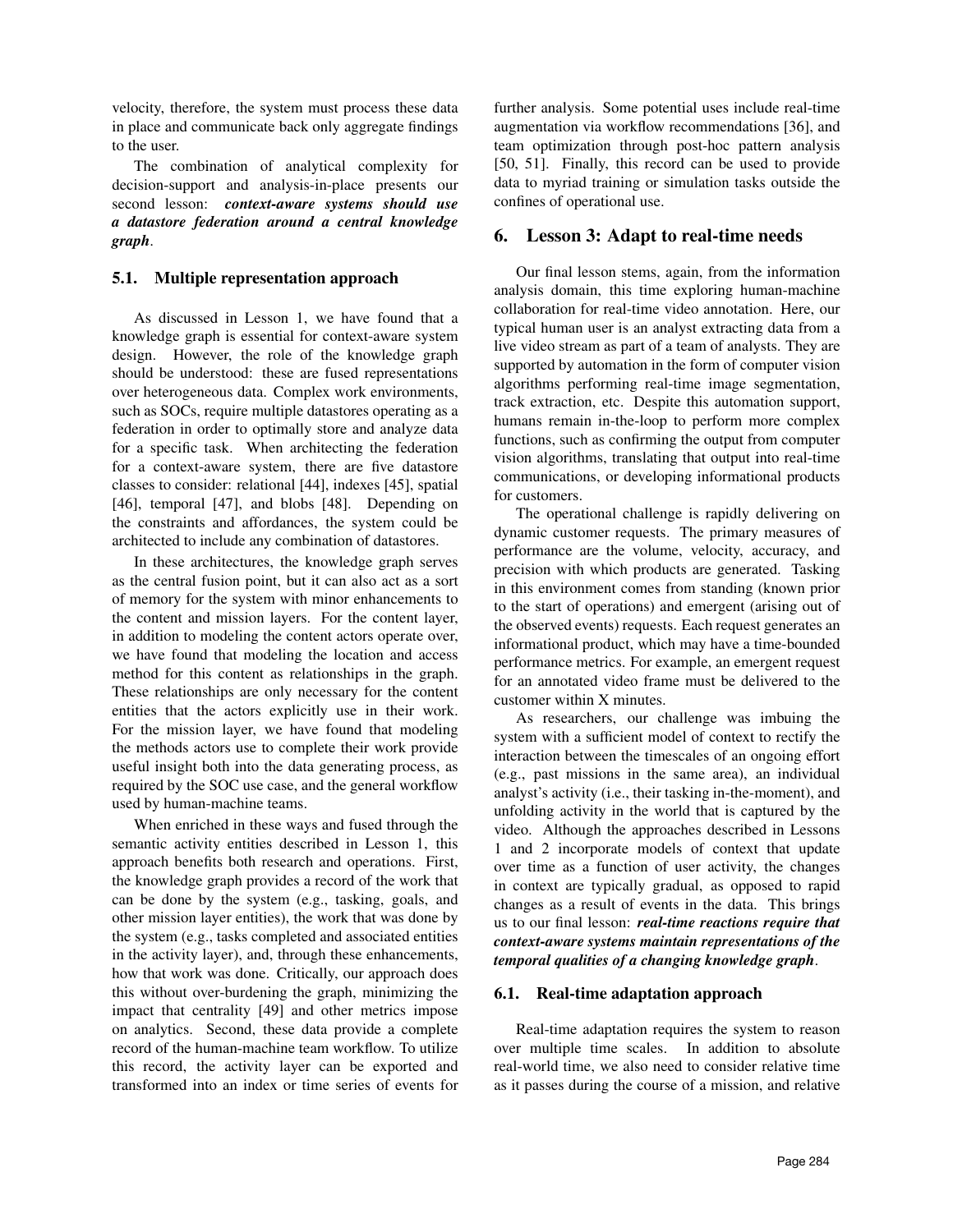time as it relates to comparison to past data or events [52]. For example, activity at the beginning of a mission may be interpreted differently than activity at the end of a mission, and the recency of past data may determine whether the analyst or system should prioritize its inclusion in the analysis process.

Our approach to addressing these challenges of real-time adaptation enriches the heterogeneous knowledge graph approaches described earlier in this paper with label-based representations of temporal data. This enrichment builds upon the notion of absolute time, which is stored as a timestamp property on all relevant content, mission, and activity nodes in the knowledge graph, and augments it with time category labels. For mission-relative events, the system dynamically generates, assigns, and persists labels on key data. For example, a node representing a product in the content layer could have a time category label  $"mission/id/created + 01 : 02 : 00"$  to denote that the product was created one hour and two minutes into mission execution. Similarly, for event-relative time, the system dynamically generates and attributes labels to events observed within a mission relative to their last observation in the broader operational history. Triggers for updating the system's reasoning processes leverage a distributed event architecture [53] keyed off of label mutations.

# 6.2. Characterizing priorities

Analysts in these settings potentially need support from the system across a variety of tasks, such as understanding the activity they see in the video, identifying which frames of video to annotate, determining what annotations to create, or understanding which products of the analysis need to be collated and distributed. The system needs to understand these different possible priorities, determine when to provide support, and how that support may have changed due to ongoing events.

Our methods for determining support rely on multiple categories of time in combination with a streaming data model. As new data comes into the system, the data is evaluated both in isolation as well as in the context of the knowledge graph. This enables reasoning about intrinsic qualities of data (e.g., a priority request or a stated goal) as well as changes to the overall context.

A key input to changing context in this model is communication between actors in the system. The ongoing activity of the teams, especially in real-time settings such as the analyst team we consider here, is often orchestrated through

frequent communication. This includes structured and unstructured communication, both within the team and with external organizations.

While the activity node structure was originally intended to represent interactions between actors and systems, this model can also be adapted to capture this communication between actors and each other. By representing those communications within the temporal knowledge graph, context reasoning can reflect the temporally changing priorities of the team.

# 7. Discussion

#### 7.1. Limitations and scope

The systems we have described in this paper can be broadly described as decision and analysis support tools, where the support is tailored to the needs of users by representing and analyzing context. These systems have two characteristics that bound the scope of applicability for the lessons we have provided to the field of human-machine teaming. First, these systems were designed to support a limited view of the role that machines can play in work – as assistants in knowledge work that does not require physical embodiment in order for machines to effectively participate on the team. Extending these approaches to support embodied work, such as human-robot collaboration, would require a representation of the environment as a layer in the knowledge graph, as described in [20, 21]. Support for more autonomous machines requires a better model of business processes, using techniques such as process notation [54], and the incorporation of these processes into the knowledge graph such that other actors can be made aware of and are able to incorporate the outputs of a machine actor's work products [55]. Second, the lessons presented in this paper were derived from qualitative research methods, as discussed earlier. We have not quantified the changes in team performance as a result of the lessons presented, nor do we suggest generalizable measures and metrics against which performance can be compared. Further research is required to address this question.

#### 7.2. Implications for human-AI collaboration

The future of humans interacting with machines is likely to be one of true collaboration. Recent advances in the field of artificial intelligence – for example, successes in application of deep learning techniques to play complex games such as Dota2 [56] – indicate an ever-increasing level of autonomous reasoning by machines. But collaboration between humans and highly autonomous machines remains elusive.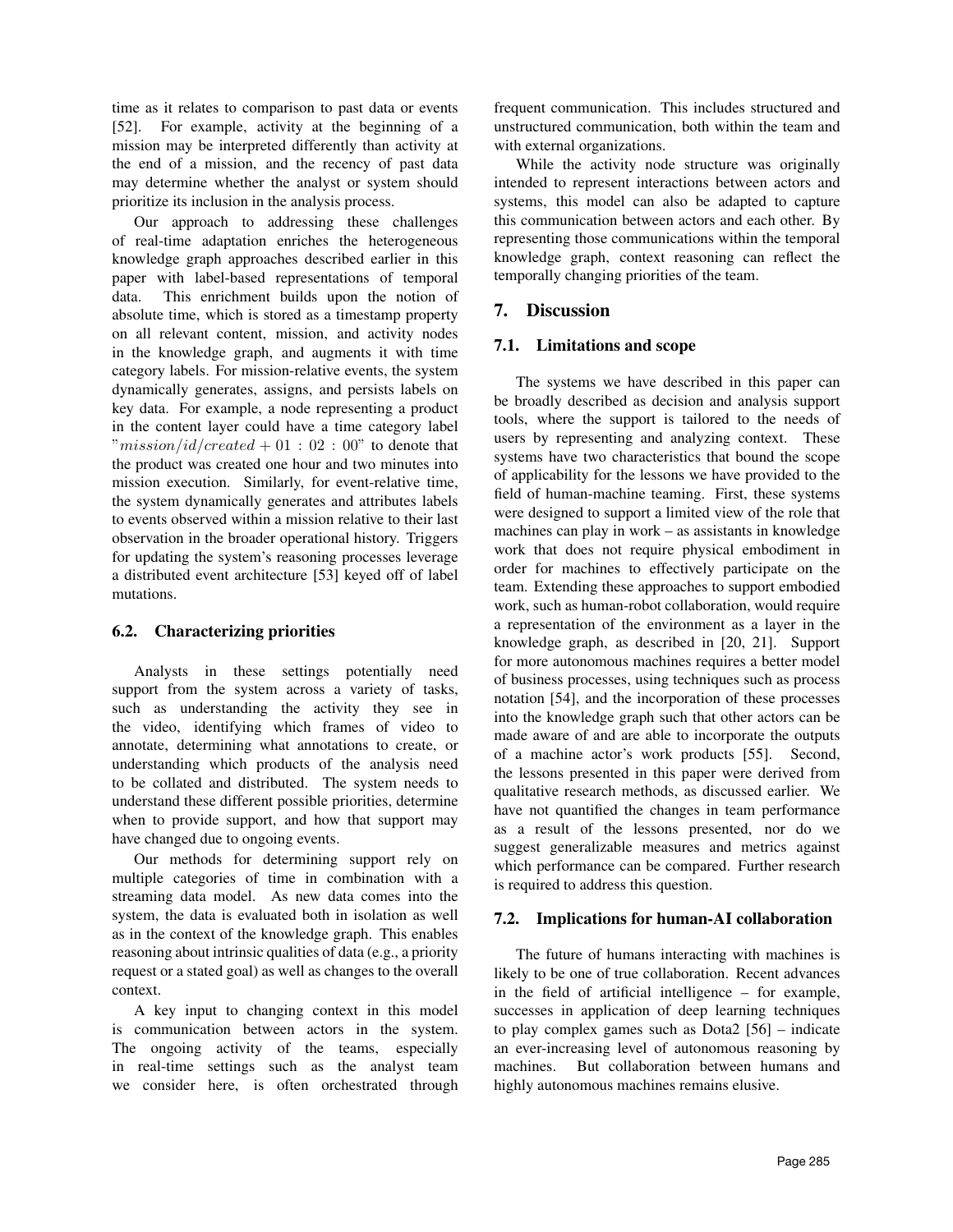The lessons described in this paper apply directly to this problem. The first lesson, of the central importance of representing semantically-meaningful activity, applies not only to what support a system should provide, but to when and how that support should be provided. Knowing when and how to interact with others is a critical feature of successful collaborative teams [57].

The second lesson, of optimizing performance through multiple federated data stores, underscores the importance of flexibility and composability in context-aware systems, that is, having the ability to link native representations and analyses of data with model-based representations of context. Such hybrid techniques have been shown to provide advantages for accelerating learning [58], but also provide a mechanism for combining semantically meaningful representations with powerful learning techniques.

The third lesson, of temporal representations that include inter-actor communications, is critical for heterogeneous teams. Successful collaborative teams adapt their priorities and communication structures to match the needs of the work at hand and anticipated work of the future [59]. Collaborative systems cannot require humans on such teams to provide explicit representation of these mission and organization factors; this would be inefficient and brittle. Rather, intelligent collaborative systems should infer these changes based on changing context, and let human teammates know when that context needs additional input due to high degrees of uncertainty.

#### 7.3. Future work

Looking ahead, we see numerous challenges in the future of context-aware systems and human-machine teaming. In the short term, and for the purposes of this paper, we have prioritized two: management and trust.

A major limitation of the current state-of-the-art in human-machine teaming is that systems require human intervention to manage configuration. In particular, the schema underlying knowledge graph requires human-driven updates to incorporate structural changes. New methods for architecting and delivering systems will be required to make this process more resilient.

Considering the state-of-the-practice, we believe that human understanding and inclusion of machines as teammates is the major limiting factor on human-machine collaboration and team performance. Human understanding and inclusion of machines is a classical problem of trust in autonomy. Hoffman et al. [60] explore the difference between interpersonal trust and human-machine trust, finding that the trust is generally similar between these two framings, but that machines lack the capabilities necessary to reestablish trust once it has been eroded. Adding this capability will be essential to enable true human-machine collaboration in the future. Rahwan et al. [61] recently noted the emergence of the field of artificial science, focused on the empirical study of the mechanisms, development, functions, and scale associated with machine behavior. A key critique they make is that many new advances in artificial intelligence (AI) are based on opaque methods, such as deep learning. Efforts are being made to make these methods less opaque, for example DARPA's Explainable AI program [62]. We plan to enhance our approach to incorporate explainable methods, and to associate them with mission, content, and activity elements.

### Acknowledgements

The authors would like to thank Ms. Stacy Pfautz, Dr. Caroline Ziemkiewicz, and Mr. Roger Dziegiel for their contributions to this work.

This work was conducted in connection with Contracts #FA8750-14-C-0124, #FA8650-16-M-6736, and #FA8750-17-C-0203 with the United States Air Force Research Laboratory. The views, opinions, and findings contained in this document are those of the authors and should not be construed as an official position of the United States Air Force.

### References

- [1] M. Walker, "Machine vs. machine: Lessons from the first year of cyber grand challenge," 2015.
- [2] J. Song and J. Alves-Foss, "The darpa cyber grand challenge: A competitor's perspective," *IEEE Security & Privacy*, vol. 13, no. 6, pp. 72–76, 2015.
- [3] J. Song and J. Alves-Foss, "The darpa cyber grand challenge: A competitor's perspective, part 2," *IEEE Security & Privacy*, vol. 14, no. 1, pp. 76–81, 2016.
- [4] F.-Y. Wang, J. J. Zhang, X. Zheng, X. Wang, Y. Yuan, X. Dai, J. Zhang, and L. Yang, "Where does alphago go: From church-turing thesis to alphago thesis and beyond," *IEEE/CAA Journal of Automatica Sinica*, vol. 3, no. 2, pp. 113–120, 2016.
- [5] A. Radford, J. Wu, R. Child, D. Luan, D. Amodei, and I. Sutskever, "Language models are unsupervised multitask learners," *OpenAI Blog*, vol. 1, no. 8, 2019.
- [6] G. Kasparov, *Deep thinking: where machine intelligence ends and human creativity begins*. PublicAffairs, 2017.
- [7] L. Barkhuus and P. Dourish, "Everyday encounters with context-aware computing in a campus environment," in *International Conference on Ubiquitous Computing*, pp. 232–249, Springer, 2004.
- [8] A. K. Dey, G. D. Abowd, et al., "The context toolkit: Aiding the development of context-aware applications,"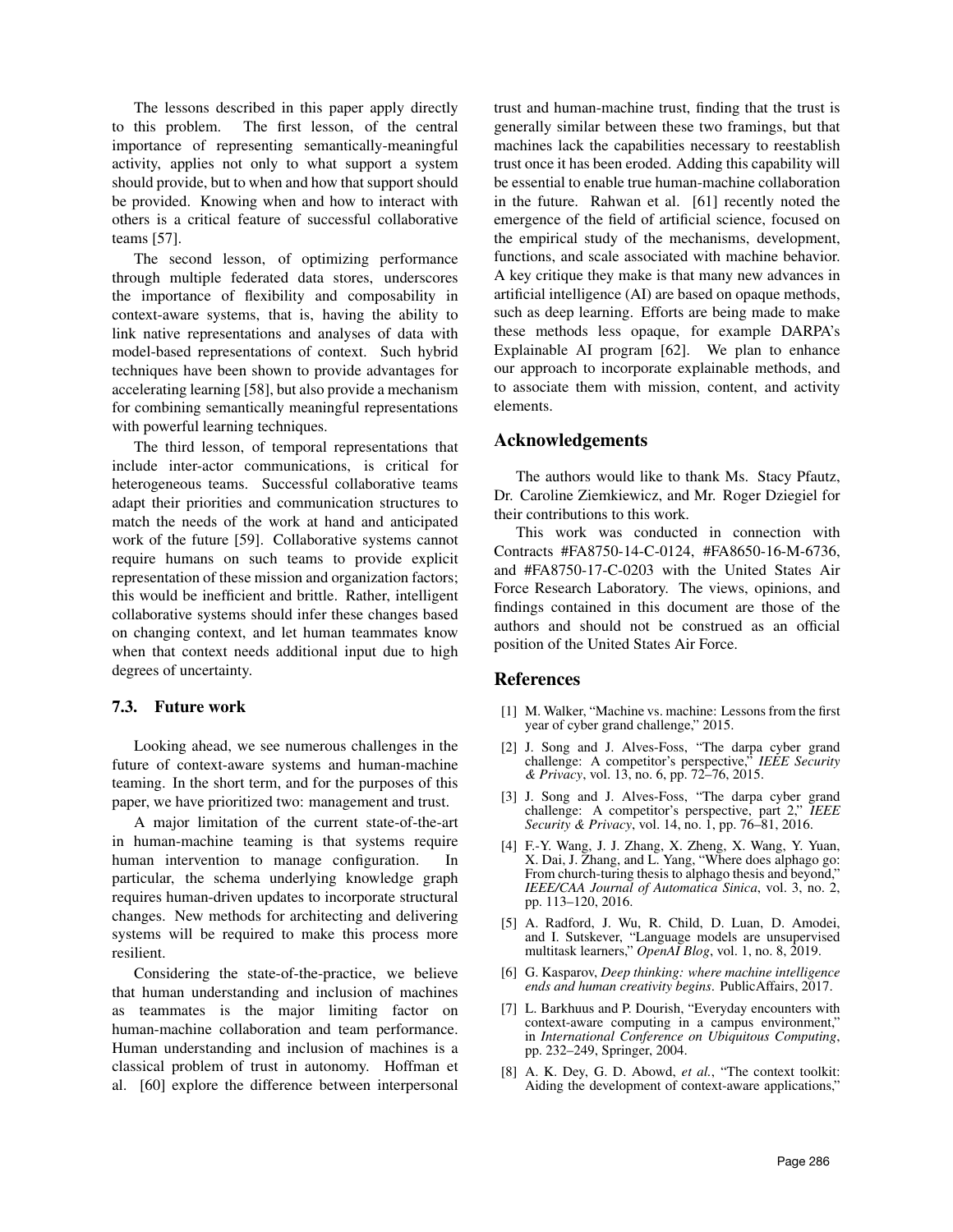in *Workshop on Software Engineering for wearable and pervasive computing*, pp. 431–441, 2000.

- [9] A. F. Norcio and J. Stanley, "Adaptive human-computer interfaces: A literature survey and perspective," *IEEE Transactions on Systems, Man, and cybernetics*, vol. 19, no. 2, pp. 399–408, 1989.
- [10] P. Langley, "Machine learning for adaptive user interfaces," in *Annual Conference on Artificial Intelligence*, pp. 53–62, Springer, 1997.
- [11] A. Singhal, "Introducing the knowledge graph: things, not strings," *Official google blog*, vol. 5, 2012.
- [12] H. Paulheim, "Knowledge graph refinement: A survey of approaches and evaluation methods," *Semantic web*, vol. 8, no. 3, pp. 489–508, 2017.
- [13] C. A. Gomez-Uribe and N. Hunt, "The netflix recommender system: Algorithms, business value, and innovation," *ACM Transactions on Management Information Systems (TMIS)*, vol. 6, no. 4, p. 13, 2016.
- [14] Y. Zheng, B. Tang, W. Ding, and H. Zhou, "A neural autoregressive approach to collaborative filtering," *arXiv preprint arXiv:1605.09477*, 2016.
- [15] G. Linden, B. Smith, and J. York, "Amazon. com recommendations: Item-to-item collaborative filtering," *IEEE Internet computing*, no. 1, pp. 76–80, 2003.
- [16] L. Ehrlinger and W. Wöß, "Towards a definition of knowledge graphs.," *SEMANTiCS (Posters, Demos, SuCCESS)*, vol. 48, 2016.
- [17] L. O. Colombo-Mendoza, R. Valencia-García, A. Rodríguez-González, G. Alor-Hernández, and J. J. Samper-Zapater, "Recommetz: A context-aware knowledge-based mobile recommender system for movie showtimes," *Expert Systems with Applications*, vol. 42, no. 3, pp. 1202–1222, 2015.
- [18] J. Francis, A. Oltramari, S. Munir, C. Shelton, and A. Rowe, "Context intelligence in pervasive environments," in *2017 IEEE/ACM Second International Conference on Internet-of-Things Design and Implementation (IoTDI)*, pp. 315–316, IEEE, 2017.
- [19] B. M. Sarwar, G. Karypis, J. A. Konstan, J. Riedl, *et al.*, "Item-based collaborative filtering recommendation algorithms.," *Www*, vol. 1, pp. 285–295, 2001.
- [20] G. Ganberg, J. Ayers, N. Schurr, M. Therrien, and J. Rousseau, "Representing context using the context for human and automation teams model," in *Workshops at the Twenty-Fifth AAAI Conference on Artificial Intelligence*, 2011.
- [21] S. L. Pfautz, G. Ganberg, A. Fouse, and N. Schurr, "A general context-aware framework for improved human-system interactions," *Ai Magazine*, vol. 36, no. 2, pp. 42–49, 2015.
- [22] M. A. Rodriguez and P. Neubauer, "Constructions from dots and lines," *Bulletin of the American Society for Information Science and Technology*, vol. 36, no. 6, pp. 35–41, 2010.
- [23] A. K. Dey, G. D. Abowd, and D. Salber, "A conceptual framework and a toolkit for supporting the rapid prototyping of context-aware applications, *Human–Computer Interaction*, vol. 16, no. 2-4, pp. 97–166, 2001.
- [24] J. M. Zacks and B. Tversky, "Event structure in perception and conception.," *Psychological bulletin*, vol. 127, no. 1, p. 3, 2001.
- [25] G. A. Radvansky and J. M. Zacks, "Event boundaries in memory and cognition," *Current opinion in behavioral sciences*, vol. 17, pp. 133–140, 2017.
- [26] S. T. Iqbal and B. P. Bailey, "Oasis: A framework for linking notification delivery to the perceptual structure of goal-directed tasks," *ACM Transactions on Computer-Human Interaction (TOCHI)*, vol. 17, no. 4, p. 15, 2010.
- [27] D. Billman, L. Arsintescucu, M. Feary, J. Lee, A. Smith, and R. Tiwary, "Benefits of matching domain structure for planning software: the right stuff," in *Proceedings of the SIGCHI conference on human factors in computing systems*, pp. 2521–2530, ACM, 2011.
- [28] R. L. Baskerville and A. T. Wood-Harper, "A critical perspective on action research as a method for information systems research," *Journal of information Technology*, vol. 11, no. 3, pp. 235–246, 1996.
- [29] M. De Villiers, "Three approaches as pillars for interpretive information systems research: development research, action research and grounded theory," in *Proceedings of the 2005 annual research conference of the South African institute of computer scientists and information technologists on IT research in developing countries*, pp. 142–151, South African Institute for Computer Scientists and Information Technologists, 2005.
- [30] J. M. Tappan, D. J. Pitman, M. L. Cummings, and D. Miglianico, "Display requirements for an interactive rail scheduling display," in *International Conference on Engineering Psychology and Cognitive Ergonomics*, pp. 352–361, Springer, 2011.
- [31] H. Beyer and K. Holtzblatt, *Contextual design: defining customer-centered systems*. Elsevier, 1997.
- [32] N. J. Cooke, "Varieties of knowledge elicitation techniques," *International Journal of Human-Computer Studies*, vol. 41, no. 6, pp. 801–849, 1994.
- [33] C. Wharton, "The cognitive walkthrough method: A practitioner's guide," *Usability inspection methods*, 1994.
- [34] K. Charmaz, *Constructing grounded theory*. sage, 2014.
- [35] P. Pirolli and S. Card, "The sensemaking process and leverage points for analyst technology as identified through cognitive task analysis," in *Proceedings of international conference on intelligence analysis*, vol. 5, pp. 2–4, McLean, VA, USA, 2005.
- [36] A. Fouse, R. S. Mullins, G. Ganberg, and C. Weiss, "The evolution of user experiences and interfaces for delivering context-aware recommendations to information analysts," in *International Conference on Applied Human Factors and Ergonomics*, pp. 15–26, Springer, 2017.
- [37] P. Cowley, J. Haack, R. Littlefield, and E. Hampson, "Glass box: capturing, archiving, and retrieving workstation activities," in *Proceedings of the 3rd ACM workshop on Continuous archival and retrival of personal experences*, pp. 13–18, ACM, 2006.
- [38] V. Deufemia, M. Giordano, G. Polese, and G. Tortora, "Capturing users interest from human-computer interaction logging," in *International Conference on Web Information Systems and Technologies*, pp. 312–327, Springer, 2012.
- [39] Z. Hinbarji, R. Albatal, N. OConnor, and C. Gurrin, "Loggerman, a comprehensive logging and visualization